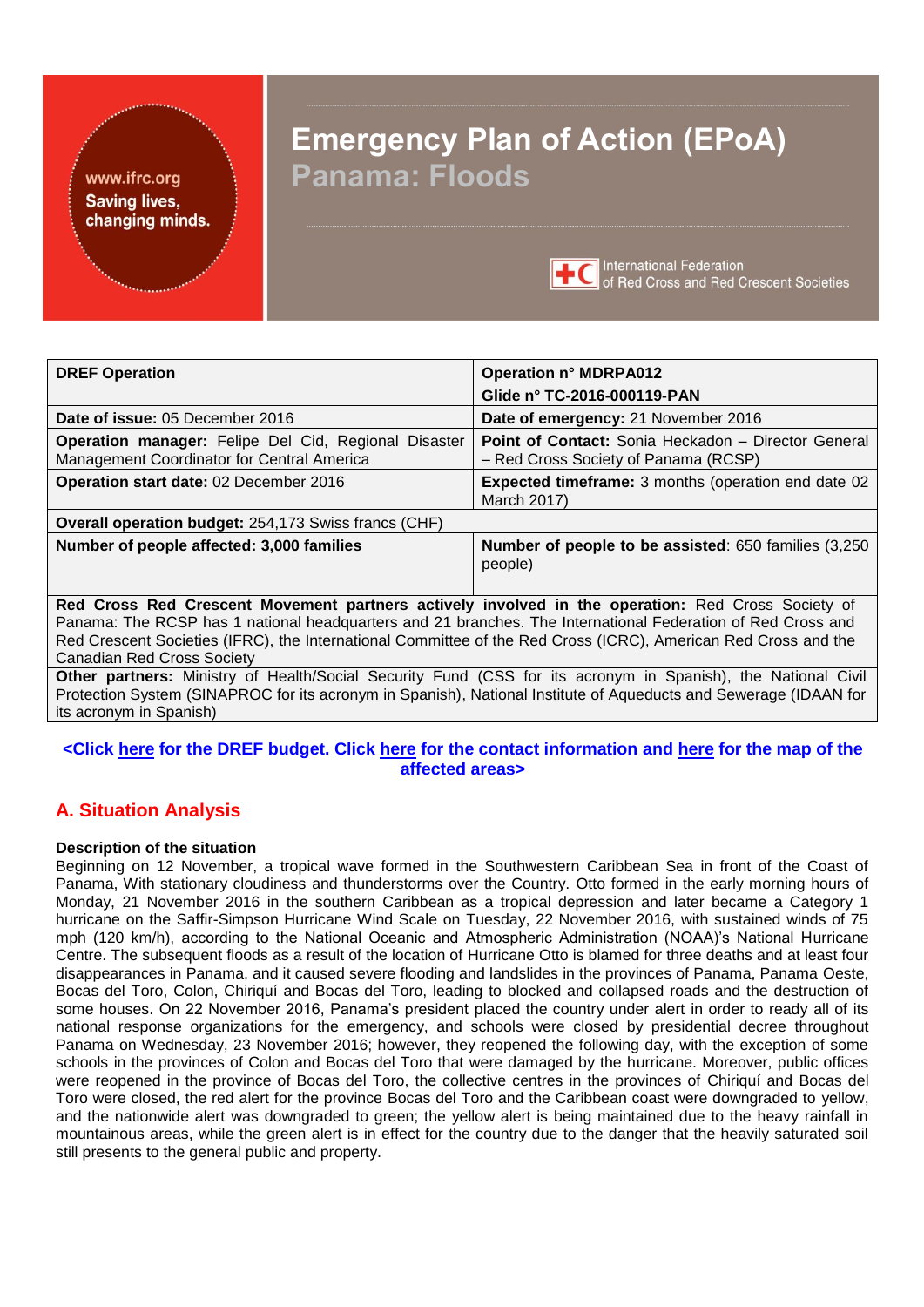#### **Summary of current response**

#### **Overview of the National Society:**

The RCSP is made up of 21 branches, which are grouped in ten provinces



As an auxiliary to the government, the RCSP works in coordination with the Panamanian government to prepare and protect communities and individuals in the face of emergencies. The Red Cross Society of Panama undertakes to raise awareness of the risks and develop practical actions to reduce them; it also defends and advises technically on the development of laws, regulations and standards that facilitate actions in the case of large-scale emergencies.

#### **Summary of current response**

#### **Overview of the National Society:**

Through local RCSP branches in the areas of Barú, Las Cumbres, Aguadulce, Chitré, Las Tablas, Villa de Los Santos, Chepo, La Chorrera, 24 de Diciembre, Changuinola, Almirante, Guabito, Colón and the headquarters in Albrook have been responding to humanitarian aid actions to ensure the protection of the lives of those affected by the heavy rains and landslides that occurred in recent days; the RCSP is working in close collaboration with government emergency operations centre (EOC) and the SINAPROC Joint Task Force (FTC for its acronym in Spanish), which was convened by the Presidency of the Republic to respond to the emergency.

On 18 November 2016, the National Society deployed a local assessment team to respond to areas affected by heavy rainfall and strong winds, ensure care and evacuate the wounded and conduct rapid emergency assessments.

On 20 November 2016, the RCSP activated its National Intervention Teams (NITs) and deployed them to Puerto Armuelles to carry out assessments and distributions of humanitarian aid to the affected areas.

Since that day, the RCSP's headquarters has supported the field team that is conducting the assessments, which will be incorporated into the emergency reports and posted on the Disaster Management Information System (DMIS).

The RCSP has a strategic warehouse in the Howard area in Panama City to provide support during the emergency, and humanitarian assistance to 182 families; to date, the support has consisted of the provision of hygiene kits, repellent and bottled water to the affected families, which expected to be supported by and later expanded to affected communities at the national level once the RCSP receives the Disaster Relief Emergency Funds (DREF) funds.

| <b>Date</b> | Location                           | <b>Affected</b><br><b>families</b>          | <b>People</b>              | <b>Comments</b>                                                           | <b>Actions Taken</b>                                              |
|-------------|------------------------------------|---------------------------------------------|----------------------------|---------------------------------------------------------------------------|-------------------------------------------------------------------|
| 20/11/2016  | La Villa                           | 22 families                                 | 91 people                  |                                                                           | 22 hygiene kits were sent<br>and distributed                      |
| 22/11/2016  | Barú                               | 372 families                                | 1,627 people               | 3 collective centres,<br>estimated number of<br>people in centres:<br>222 | 160 hygiene kits were<br>sent                                     |
| 22/11/2016  | Chorrera:<br>6 Places<br>affected: | 60 families<br>affected, it is<br>estimated | An estimated<br>300 people | Flooding from the<br>overview of rivers<br>overflow; lost all their       | Talks delivered on<br>prevention and<br>evacuation to families in |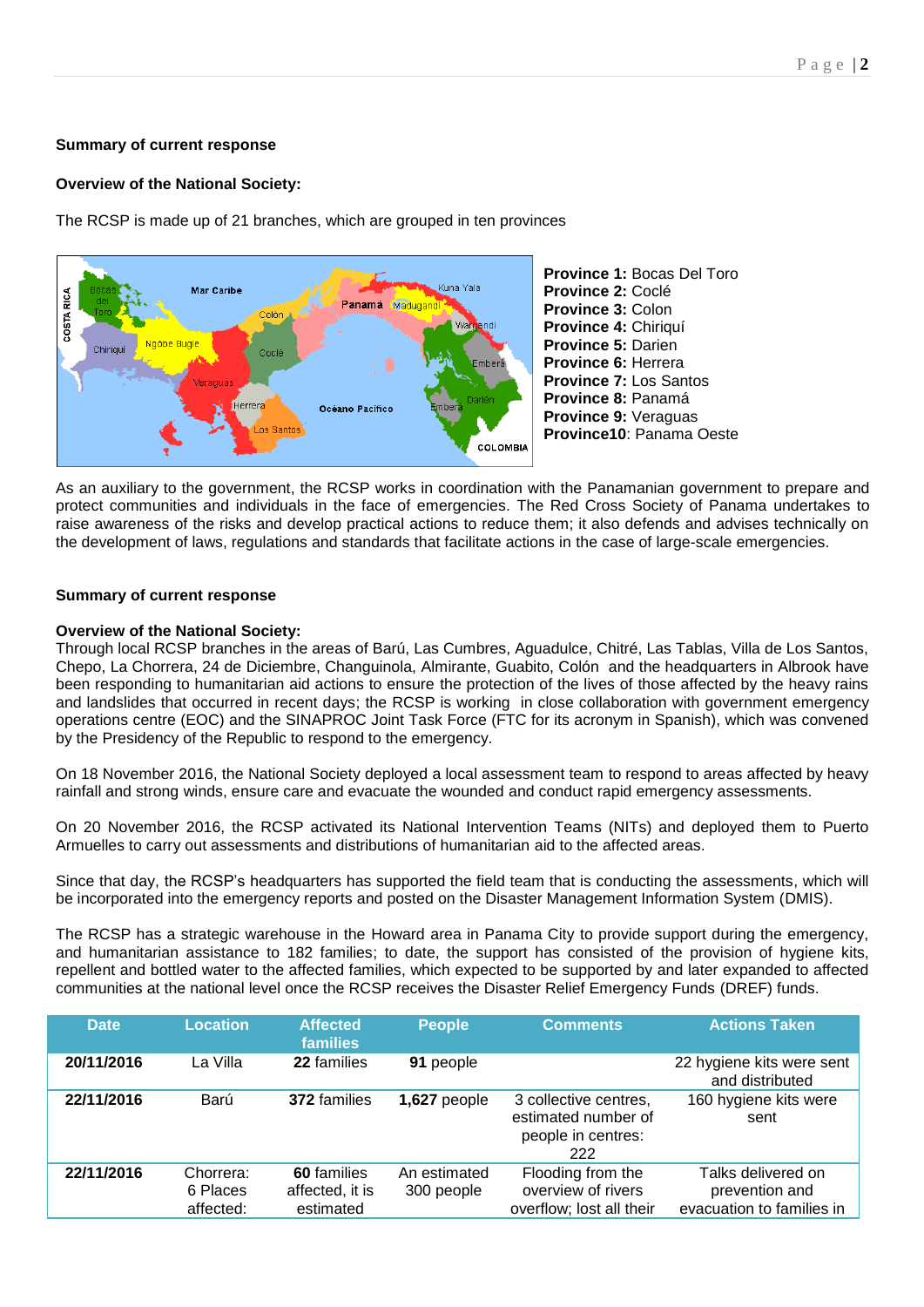|              | that at least |       | belongings          | 4 neighbourhoods. |
|--------------|---------------|-------|---------------------|-------------------|
|              | 50 have been  |       | Housed in a school. |                   |
|              | evacuated,    |       |                     |                   |
|              | especially in |       |                     |                   |
|              | Mastranto,    |       |                     |                   |
|              | Puente        |       |                     |                   |
|              | Velásquez,    |       |                     |                   |
|              | Barriada      |       |                     |                   |
|              | Flamenco      |       |                     |                   |
| <b>Total</b> | 454           | 2,018 |                     |                   |

#### **Movement Coordination:**

The RCSP has been coordinating its actions with the IFRC's regional office for the Americas in Panama through the IFRC's disaster management delegate for the Americas, who has been monitoring actions from the onset of the emergency, providing support to the assessments and the drafting of the EPoA and sharing information with the Movement stakeholders and regional National Societies; the IFRC has been providing communications support for key messages focused on hurricane preparedness in particular, and the RCSP has held regular meetings with the IFRC's country cluster coordinator for Panama. The National Society has also been coordinating with the American Red Cross, the ICRC and the Canadian Red Cross Society, which are available to the RSCP to support the implementation of its humanitarian relief actions; the ICRC has offered logistical support in transportation and restoring family links (RFL), and the American Red Cross has made telecommunication and technical equipment available to the National Society to support its actions.

#### **Overview of non-RCRC actors in the country:**

Ministry of Health/Social Security Fund: The Ministry of Health has strengthened its network, evacuated some health centres that were affected by the storm, and mobilizing its personnel and equipment to other facilities in Colón, Portobelo, where it used the Cural House and the Church to provide primary care to the affected people.

SINAPROC: The National Civil Protection System has focused its actions on the establishment of a national EOC, which it has used to request information from the institutions that comprise the centre; it has also conducted timely search and rescue actions in the affected areas of

Taking specific actions in the search and rescue in the affected areas of Villa de Los Santos, Barú, Panama City, Panama Oeste, Chitré in the province of Herrera, east Panama, north Panama, Colon and Bocas del Toro.

#### **Needs analysis, beneficiary selection and risk assessment**

#### **Health**

Needs Analysis: Health Facilities have been affected, leading to the disruption of health services, supplies were lost, patient transfers had to be suspended, an increased demand has been placed on the public health system, there is an increase in vector-borne diseases, water sources have been contaminated and the flooding caused latrines to overflow, among other issues;

Additionally, the population requires psychosocial support due to the adverse effects of the flooding on their mental health.

Priority needs:

 - Installations that can be serve as temporary health facilities while the damage to the health centres is repaired (Field hospitals)

- Provision of potable water to health installations
- Alternate power supply system for the installations.
- Cover the needs of special or vulnerable groups.
- Activation of the psychosocial support team

#### **Water and Sanitation**

Needs analysis: Distribution of safe water in some communities has been interrupted, and there are high levels of turbidity in the water treatment plants' water intakes, which prevent the processing of safe water. IDAAN reported the suspension of water purification in the following water treatment plants: Sabanitas, affecting the province of Colón, the Cabra Water Treatment Plant, affecting the eastern part of the province of Panama, the Las Cumbres pumping system, affecting north-eastern Panama, the Trapichito Plant, affecting the province of Panama Oeste, the Barú Water Treatment Plant, affecting Puerto Armuelles and the border area with Costa Rica.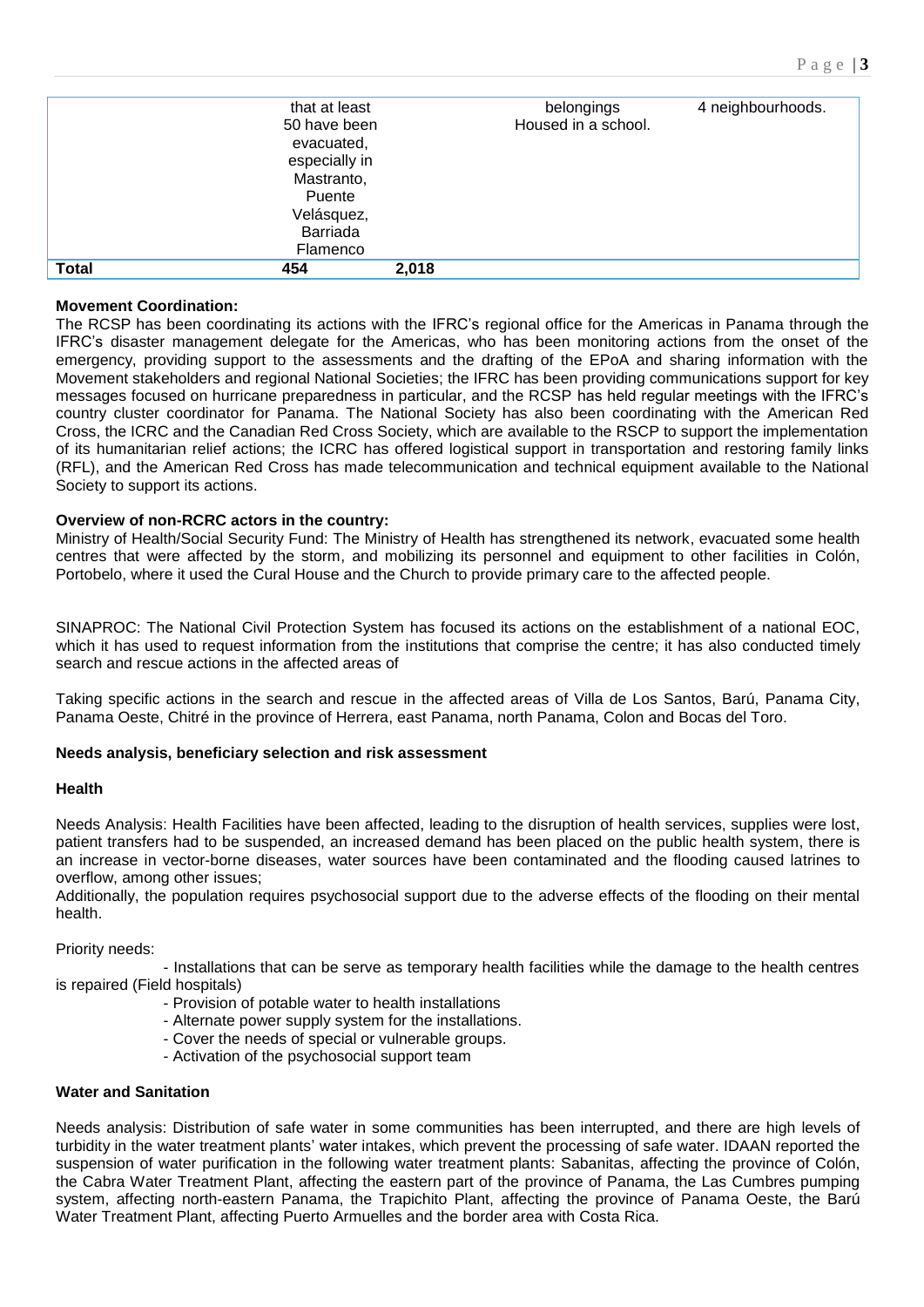#### Priority needs:

- Activate a water and sanitation team (water treatment)
- Provide safe water to affected communities
- Disinfection of contaminated areas
- Vector control
- Hygiene promotion

**Shelter:** Since 15 November 2016, houses in the district of San Miguelito, Colón, Barú have been affected by flooding and landslides caused by a rash of hydrometeorological events, which have saturated the soil.

Priority needs:

- Support the shelters established by the government.
- Cover the basic needs of the sheltered population.
- Distribution of tarpaulins and materials to fasten to families who lost their roofs.
- Distribution of hygiene kits and kitchen kits in the collective centres
- Provide guides and supplies to affected families for proper reconstruction or safe repair.

**Communications:** The deficiency of communication with RCSP branches and its field staff indicates that the communication lines, must be repaired.

Priority needs:

- Establishment of the RCSP's radio link communication network
- Increased internet speed for the timely communication of reports
- Acquisition of basic communication equipment.

#### **Beneficiary selection**:

The beneficiary population is located in the provinces of Bocas del Toro, Chiriquí, Los Santos, Colón, Panama Oeste, and Panama.

Humanitarian assistance will be provided to 650 families affected by rains and landslides in order to complement response actions and fill humanitarian gaps; these families were identified through the RCSP's assessments in the affected area

The following selection criteria was used to choose the beneficiary families:

- High number of destroyed houses,
- Low socioeconomic level,
- Women as head of household with young children.
- Older adults, pregnant women, and persons with disabilities.
- People exposed to risk to their wellbeing
- An interruption in the provision of basic services.

**Risk Assessment:** Rain has continued after the passage of Hurricane Otto, further soaking the ground, which has long since surpassed its absorption capacity, thereby posing a risk of flash flooding and additional landslides.

## **B. Strategy and operational plan**

**Overall objective:** Provide humanitarian assistance to 650 families affected by rains and landslides in the provinces of Bocas del Toro, Colón, Los Santos, Panama Oeste and Panama.

#### **Proposed Strategy**

Coordinate with the National System of Comprehensive Risk Management and the FTC to improve the impact of the actions and ensure the best care to the affected population.

The plan of action is being developed in coordination with the National EOC and the provincial and municipal governments to ensure the relevance, identification of communities and needs, as well as the safety of those involved in the operation throughout the operation.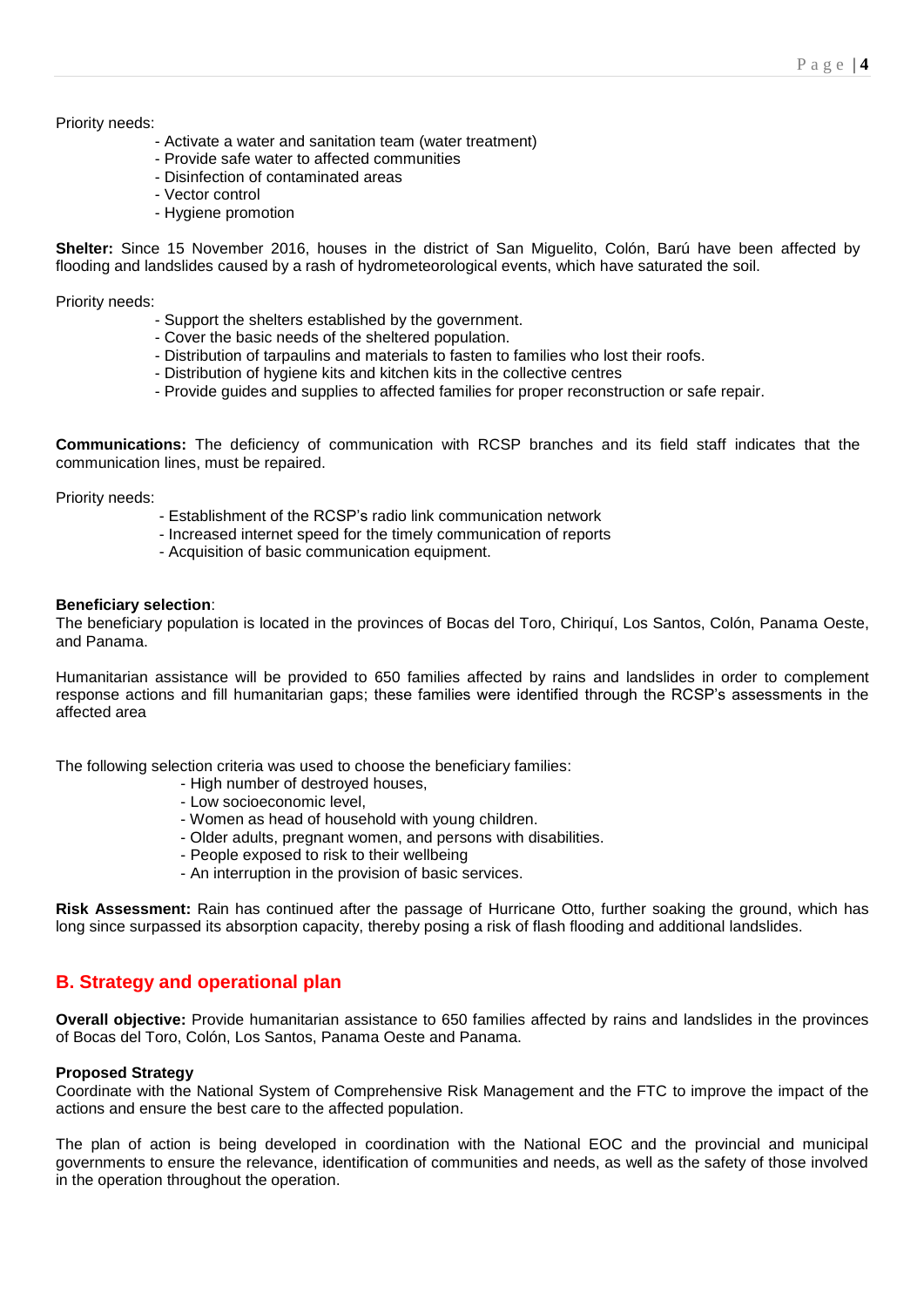- 1. **Health:** The RCSP will mainly focus its response actions for the affected population on psychosocial support (PSS) and the promotion and prevention of diseases since the primary health care needs are being covered by the Ministry of Health/CSS. The planned health activities are the following:
	- A national workshop on psychosocial support
	- National epidemic control workshop for volunteers
	- PSS interventions in the communities identified in the emergency assessments, with 10 sessions per intervention area
	- Psychosocial support interventions for volunteers in the affected branches
	- Disease promotion and prevention interventions in the communities identified in the emergency assessments, with 10 sessions per intervention area
	- Recreational activities in communities using appropriate methodology
- 2. **Water and Sanitation:** The RCSP will conduct water and sanitation actions for the affected population to ensure the provision of safe water, sanitation and hygiene promotion. The planned water and sanitation activities are the following:
	- Initial assessment and census of affected population, selection of beneficiaries; these activities will be conducted over a 7-day period with 3 volunteers
	- The distribution of safe water through the RCSP's mobile water treatment plant.
	- Distribution of water collecting drums, with IDAAN's support to fill and transport them
	- Sensitization campaigns on the elimination of breeding places for mosquitoes.
	- Community cleaning campaigns
	- The distribution of hygiene kits
	- The distribution of cleaning kits
	- Hygiene promotion campaigns
- 3. **Shelter:** The RCSP will support the government's actions through the distribution of non-food items (NFIs) such as cooking kits and blankets to the collective centres in order to improve the affected population's quality of life. A total of 650 tarpaulins and the materials to fix them to roofs for the families whose roofs were destroyed by Hurricane Otto's strong winds.

An unconditional cash transfer programme (CTP) based on a market analysis, will be conducted for 100 of the worstaffected families that lost their homes to the landslides and flooding in order to allow them to purchase necessities of priority to them, which may include additional materials to further repair their homes. The amount of USD\$250 per family is calculated based on the cost of roof sheeting (25 per family), nails, hammers and other work tools.

#### **Operational Support Services**

#### **Human Resources**

The operation requires the hiring of an operations coordinator, as well as a financial assistant and two field technicians in shelter and water and sanitation. The RCSP's headquarters will provide technical support to the implementation of the activities.

In order to implement this plan of action, the RCSP will deploy the following multidisciplinary technical team to ensure the implementation of activities:

- 100 volunteers (from the, La Villa de Los Santos, La Chorrera, Colón, Panama branches)
- An administrator or general coordinator of the operation
- A financial assistant
- Psychologists and social workers to provide psychosocial care
- Communications department personnel
- A General Regional Intervention Team (RIT) member with CTP/shelter experience for 2 months

Monitoring of the human resource processes is conducted through the RCSP's administrative structure. **Supply chain and logistics**

All of the goods will be procured locally as all of the items needed for the operation are available in country, The RCSP's procurement process is managed through the Accounting Department, through which all of the necessary supplies and equipment are purchased by the branches themselves, using procedures endorsed by the IFRC.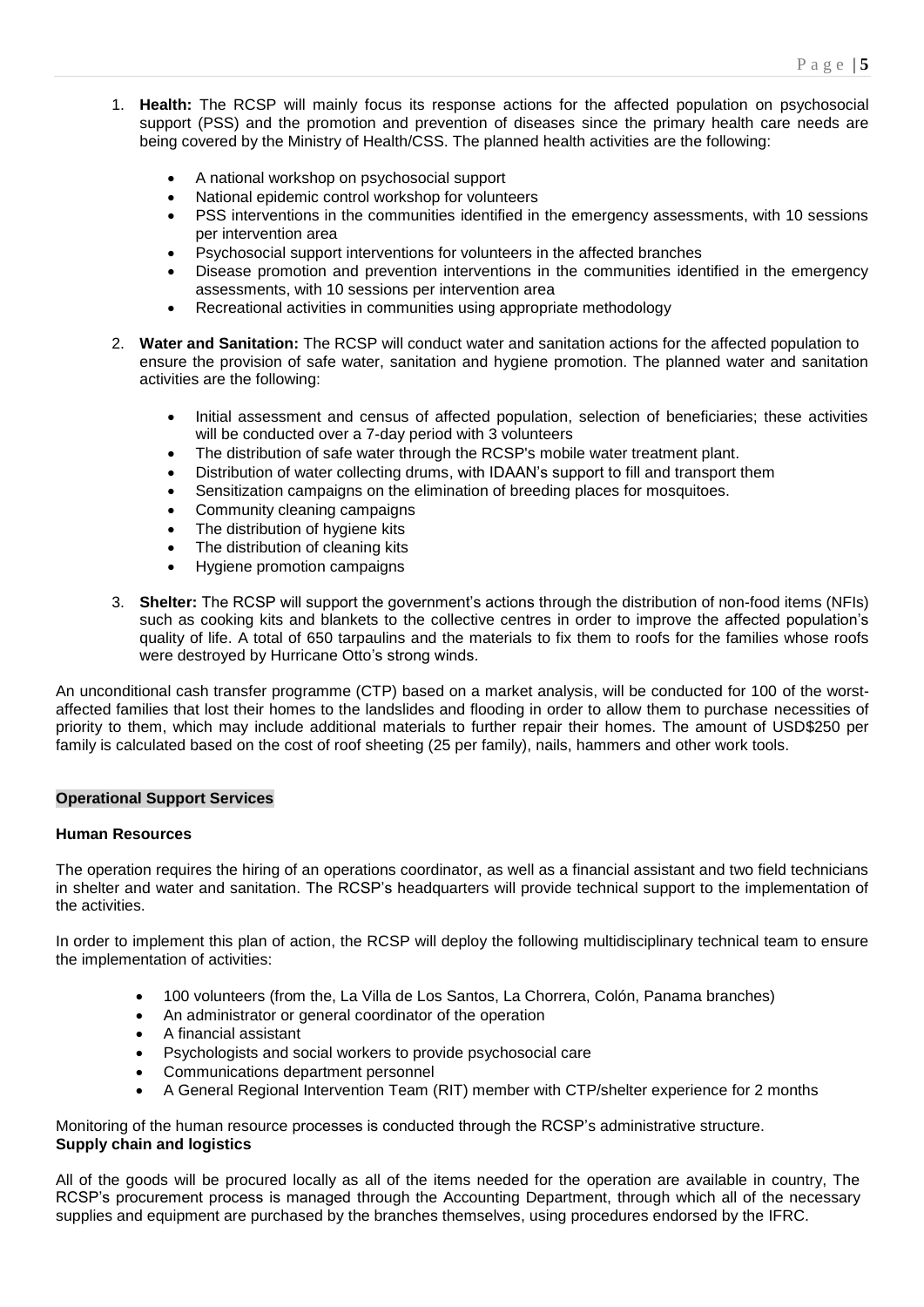#### **Communication**

The communication initiatives will help strengthen the National Society in information management and public relations for future emergencies. Key aspects of relief and recovery operations, including achievements, challenges, donors, support needs and beneficiaries, will be constantly promoted in through all of the National Society's relevant channels.

The following are the communications' objectives (according to their target audience):

1. Internal communication - Members of the Red Cross are fully aware of the humanitarian action of the Red Cross through communication tools that highlight the RCSP's action. For example: social networks, beneficiary stories, the National Society's web page.

2. External Communications - A series of informational products will be implemented to maintain a line of transparency and objective information in order to reach out to the general population and the people affected in particular, and to share what the Red Cross does to help those affected by emergencies; this line of intervention includes everything related to communication to promote the mobilization of resources.

For example: social networks campaign, interviews, bulletins, press releases, key messages, reactive lines, etc.

3. Documentation - Documenting support processes in emergencies provides credibility to the Red Cross in the eyes of donors and the general population

For example: videos, photographs, published news archives, stories about affected people.

#### **Planning, monitoring, evaluation and reporting (PMER)**

The risk management coordinator, in conjunction with the General Directorate and the finance coordinator, will be responsible for the monitoring and follow-up of the plan of action; additionally, the National Society's headquarters has a financial information tracking team that is responsible for ensuring the quality of the emergency reports.

The RCSP will also establish a line of communication and coordination to with the IFRC's disaster management coordinator for the Americas.

Progress reports of and the emergency reports will be prepared in a timely manner. Visits and interviews will be carried out with the beneficiaries, volunteers and the other actors that are part of the plan of action's implementation team. Lastly, in order to monitor the operational objectives' progress and achievements and make adjustments to the plan if needed, a beneficiary satisfaction survey will be carried out.

#### **Administration and Finance**

The RCSP's Financial Department has trained staff available to provide the necessary support to the lines of intervention included in the plan of action.

The financial management strategy will focus on the following points:

- a. Personnel available to work on the operation's specific aspects
- b. Comply with the issuance of reports and constant monitoring of compliance and correct use of budget allocations
- c. Inform the different coordinators of the lines of intervention on the proper utilization of the resources assigned to the plan of action.

## **C. DETAILED OPERATIONAL PLAN**

#### **Health**

| <b>Objectives</b>                                                                                      | <b>Indicators</b>                                                                 |
|--------------------------------------------------------------------------------------------------------|-----------------------------------------------------------------------------------|
| Outcome 1: Provide psychosocial support to relieve stress<br>by decreasing potential long-term stress. | # of psychosocial support sessions provided to the<br>affected communities.       |
|                                                                                                        | # of volunteers at the national level who are trained<br>in psychosocial support. |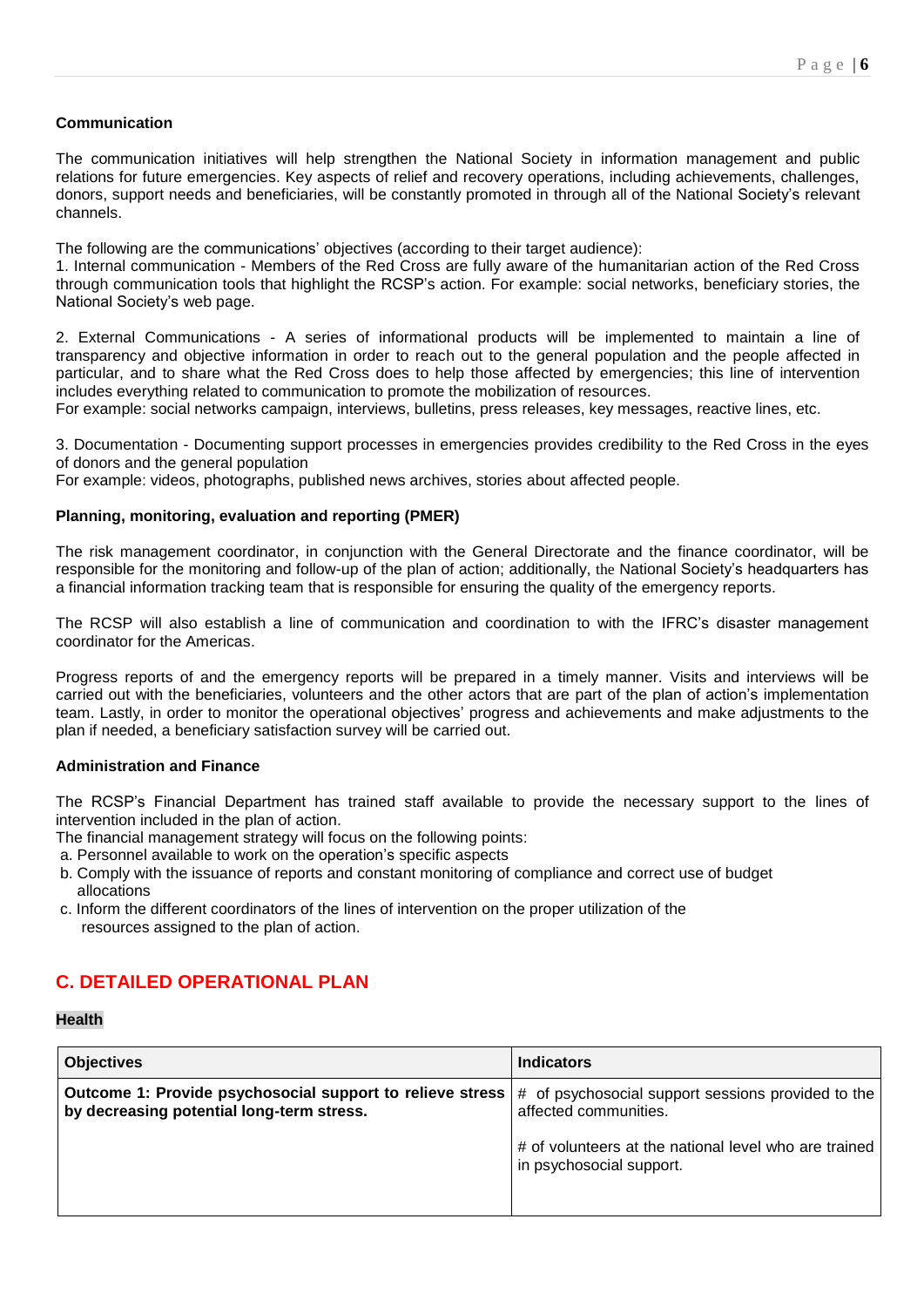| Output 1.1: Psychosocial<br>for volunteers<br>support<br>responsible for the implementation of the operation's<br>activities | # of volunteers who are offered psychosocial<br>support during and at the end of the operation |                  |             |                 |   |                  |  |                |              |                  |   |      |  |
|------------------------------------------------------------------------------------------------------------------------------|------------------------------------------------------------------------------------------------|------------------|-------------|-----------------|---|------------------|--|----------------|--------------|------------------|---|------|--|
|                                                                                                                              | # of volunteers receiving PSS after their community<br>intervention process                    |                  |             |                 |   |                  |  |                |              |                  |   |      |  |
| Output 1.2: Psychosocial support provided to the affected<br>communities                                                     | # of community members involved in the PSS<br>activities                                       |                  |             |                 |   |                  |  |                |              |                  |   |      |  |
|                                                                                                                              | Nov.                                                                                           |                  |             | <b>December</b> |   |                  |  | <b>January</b> |              |                  |   | Feb. |  |
|                                                                                                                              | 3                                                                                              |                  |             |                 |   |                  |  |                |              |                  |   |      |  |
| <b>Activities</b>                                                                                                            |                                                                                                | $\boldsymbol{4}$ | $\mathbf 1$ | $\overline{2}$  | 3 | $\boldsymbol{4}$ |  | $\overline{2}$ | $\mathbf{3}$ | $\boldsymbol{4}$ | 1 |      |  |
| Training workshop on psychosocial support for volunteers                                                                     |                                                                                                |                  |             |                 |   |                  |  |                |              |                  |   |      |  |
| Workshops for psychosocial support<br>in<br>interventions<br>communities identified during the assessments                   |                                                                                                |                  |             |                 |   |                  |  |                |              |                  |   |      |  |
| Recreational activities in communities                                                                                       |                                                                                                |                  |             |                 |   |                  |  |                |              |                  |   |      |  |

## **Water, sanitation and hygiene promotion**

| <b>Objectives</b>                                                                                                        | <b>Indicators</b>                                                                          |
|--------------------------------------------------------------------------------------------------------------------------|--------------------------------------------------------------------------------------------|
| Outcome 2: Contribute to water and sanitation actions in                                                                 | % of target population that has access to safe water                                       |
| the affected populations, guaranteeing the supply of safe<br>water, sanitation and hygiene promotion.                    | % of target population that is using adequate<br>sanitation                                |
|                                                                                                                          | % of target population that has received NFIs                                              |
| Output 2.1: Daily access to safe water, which meets Sphere<br>standards in terms of quantity and quality, is provided to | # of litres of safe water distributed                                                      |
| target population                                                                                                        | Average amount of safe water distributed per<br>person per day.                            |
| Output 2.2: Recommendations for vector control and<br>breeding reduction are disseminated                                | # of households involved in<br>one<br>more<br>or<br>environmental sanitation interventions |
| <b>Output 2.3:</b> Hygiene promotion activities that meet Sphere<br>standards                                            | # of people reached through hygiene promotion<br>activities                                |
|                                                                                                                          | # of volunteers involved in hygiene promotion<br>activities                                |
| <b>Output 2.4 NFIs, which meet Sphere standards, are provided to</b><br>the target population                            | # of households provided with a set of essential<br>hygiene items                          |
|                                                                                                                          | # of households trained in the use of the distributed<br>items                             |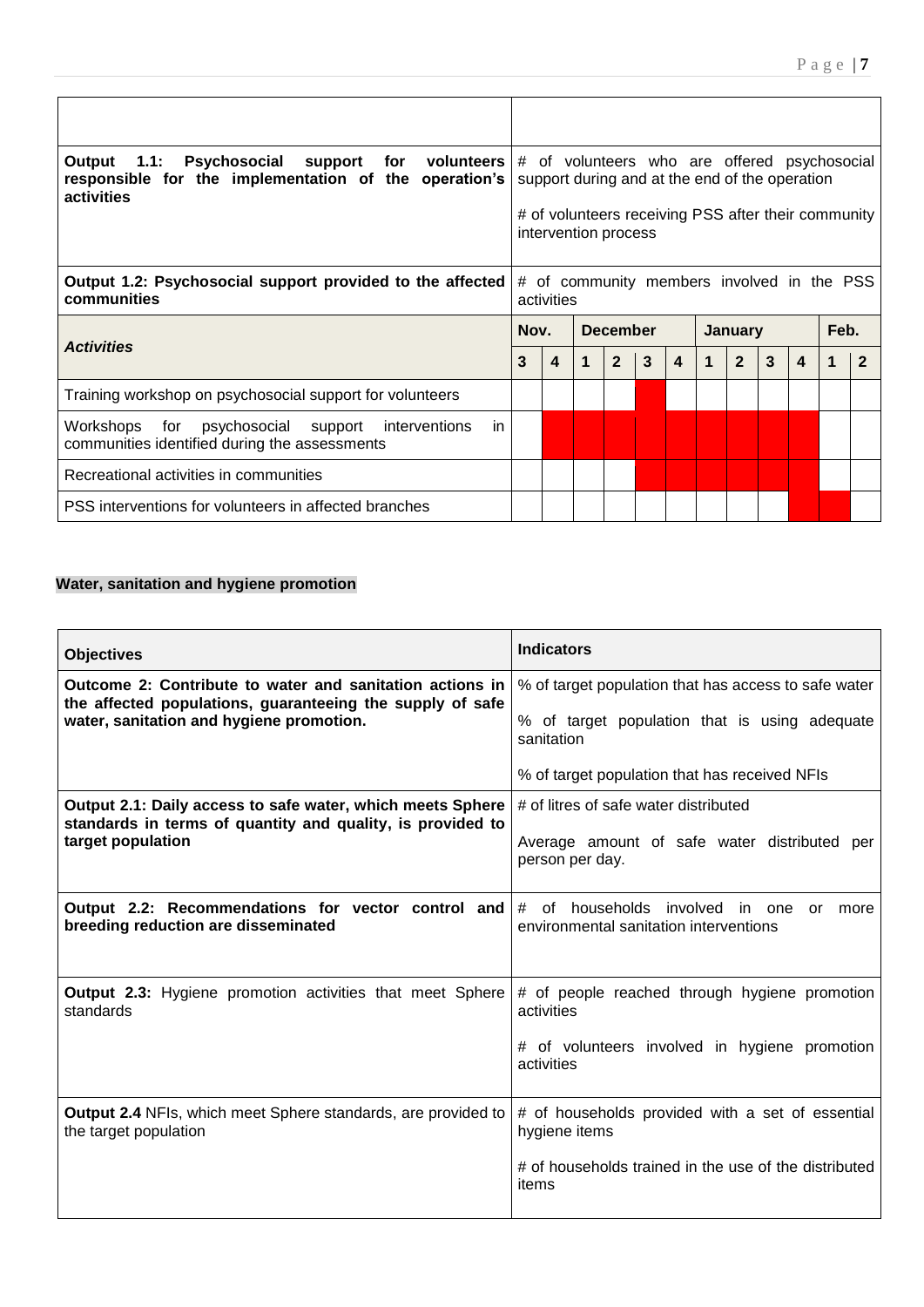|                                                                                                                                        |   | Nov. |   | <b>December</b> |   |   |   | January        | Feb.         |   |   |              |
|----------------------------------------------------------------------------------------------------------------------------------------|---|------|---|-----------------|---|---|---|----------------|--------------|---|---|--------------|
| <b>Activities</b>                                                                                                                      | 3 | 4    | 1 | $\overline{2}$  | 3 | 4 | 1 | $\overline{2}$ | $\mathbf{3}$ | 4 | 1 | $\mathbf{2}$ |
| Initial assessment and census of the affected population,<br>beneficiary selection, conducted over a 7-day period with 3<br>volunteers |   |      |   |                 |   |   |   |                |              |   |   |              |
| Distribution of water collecting drums to be filled by IDAAN.                                                                          |   |      |   |                 |   |   |   |                |              |   |   |              |
| Distribution of safe water through the RCSP's mobile water<br>treatment plant for 30 days.                                             |   |      |   |                 |   |   |   |                |              |   |   |              |
| Hygiene promotion campaigns                                                                                                            |   |      |   |                 |   |   |   |                |              |   |   |              |
| Distribution of 650 cleaning kits                                                                                                      |   |      |   |                 |   |   |   |                |              |   |   |              |
| Distribution of 650 hygiene kits                                                                                                       |   |      |   |                 |   |   |   |                |              |   |   |              |
| Community cleaning campaigns                                                                                                           |   |      |   |                 |   |   |   |                |              |   |   |              |
| Sensitization campaigns on the elimination of breeding places<br>for mosquitoes                                                        |   |      |   |                 |   |   |   |                |              |   |   |              |
| Vehicle rental for 3 months                                                                                                            |   |      |   |                 |   |   |   |                |              |   |   |              |

## **Shelter**

| <b>Objectives</b>                                                                                                                                                                                                                   |                                                           | <b>Indicators</b> |             |                 |   |                         |              |                |              |                  |   |                |  |
|-------------------------------------------------------------------------------------------------------------------------------------------------------------------------------------------------------------------------------------|-----------------------------------------------------------|-------------------|-------------|-----------------|---|-------------------------|--------------|----------------|--------------|------------------|---|----------------|--|
| Outcome 3: Assistance is provided on the actions carried<br>out by the government through the distribution of non-food<br>items to improve the quality of life of the affected families<br>and allow them to return to their homes. | # of families receiving assistance from non-food<br>items |                   |             |                 |   |                         |              |                |              |                  |   |                |  |
| Output 3.1: 650 families in the collective centres receive<br>non-food items                                                                                                                                                        | # of distributed non-food items                           |                   |             |                 |   |                         |              |                |              |                  |   |                |  |
| Output 3.2: 650 families in the collective centres receive<br>emergency shelter assistance (tarps, tools and fixing<br>materials) to return to their damaged homes.                                                                 | # of families that receive shelter assistance             |                   |             |                 |   |                         |              |                |              |                  |   |                |  |
|                                                                                                                                                                                                                                     | Nov.                                                      |                   |             | <b>December</b> |   |                         |              | <b>January</b> |              |                  |   | Feb            |  |
| <b>Activities</b>                                                                                                                                                                                                                   | 3                                                         | 4                 | $\mathbf 1$ | $\overline{2}$  | 3 | $\overline{\mathbf{4}}$ | $\mathbf{1}$ | $\overline{2}$ | $\mathbf{3}$ | $\boldsymbol{4}$ | 1 | $\overline{2}$ |  |
| Beneficiary selection                                                                                                                                                                                                               |                                                           |                   |             |                 |   |                         |              |                |              |                  |   |                |  |
| Volunteer workshop on housing repair (concurrently with CTP<br>workshop under unconditional cash component)                                                                                                                         |                                                           |                   |             |                 |   |                         |              |                |              |                  |   |                |  |
| Distribution of 650 plastic tarpaulins and the materials for<br>affixing them                                                                                                                                                       |                                                           |                   |             |                 |   |                         |              |                |              |                  |   |                |  |
| Informational session on safe rebuilding techniques                                                                                                                                                                                 |                                                           |                   |             |                 |   |                         |              |                |              |                  |   |                |  |
| Distribution of 1.300 blankets and 650 kitchen kits in the<br>collective centres                                                                                                                                                    |                                                           |                   |             |                 |   |                         |              |                |              |                  |   |                |  |

**Quality programming / Areas common to all sectors**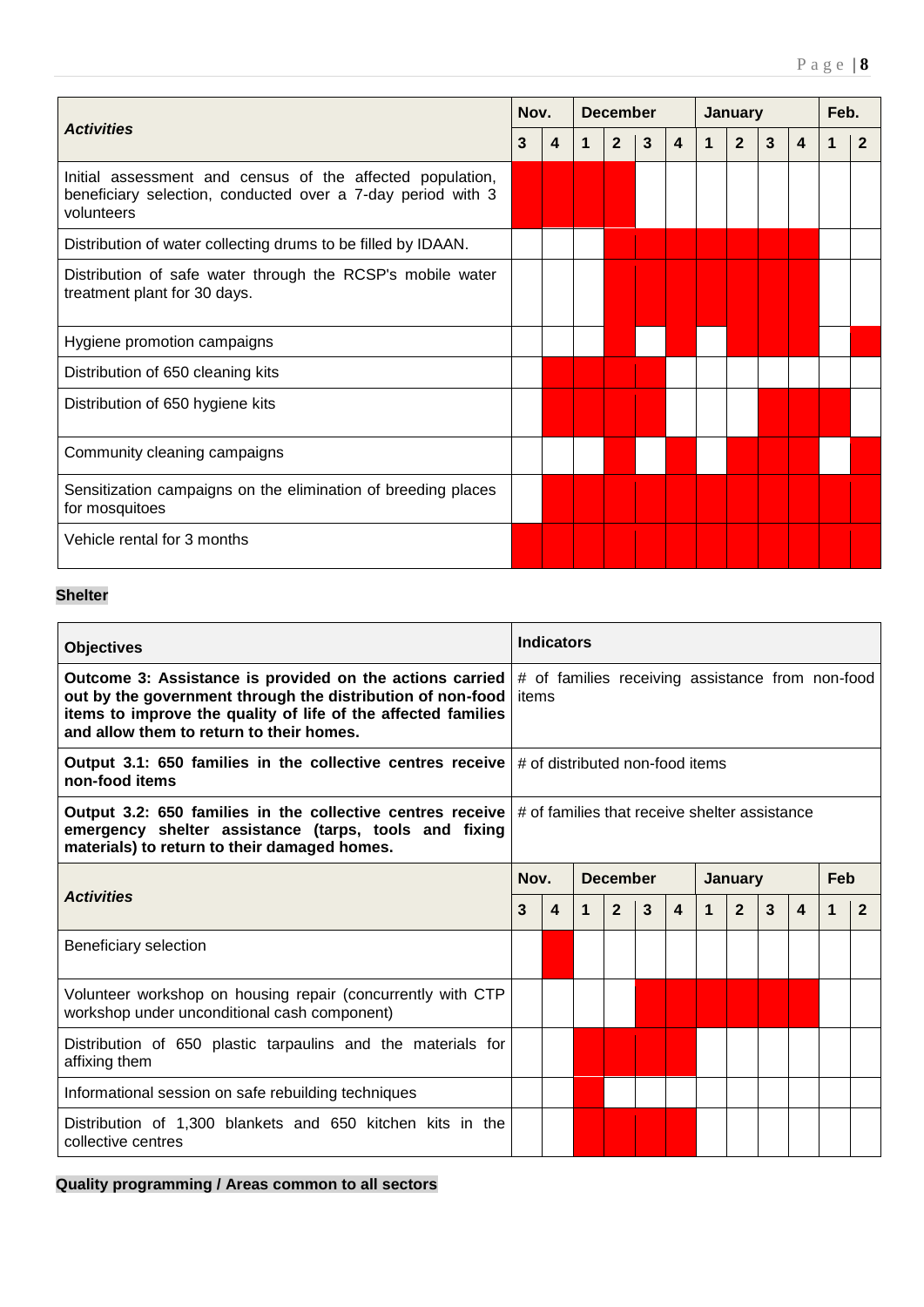<span id="page-8-0"></span>

| <b>OBJECTIVES</b>                                                                                                           | <b>INDICATORS</b>                                                                                                        |
|-----------------------------------------------------------------------------------------------------------------------------|--------------------------------------------------------------------------------------------------------------------------|
| <b>Outcome 4:</b> A proper management, communication and support<br>system is used for the implementation of the operation. | # of assessments conducted (general and/or<br>sectorial)                                                                 |
|                                                                                                                             | # of revisions made to the operational plan that<br>based<br>monitoring<br>evaluation<br>on<br>and<br>are<br>information |
|                                                                                                                             | At the end of the first month, a communication<br>strategy is developed and its implementation has<br>begun              |
| <b>Output 4.1</b> The management of the operation is informed by a<br>comprehensive monitoring and evaluation system        | Monthly monitoring report at the end of each<br>month of the operation                                                   |
|                                                                                                                             | At the end of the first month a lesson learned<br>workshop is conducted and the results are<br>published in Fednet       |
|                                                                                                                             | 4 visits by staff and the administrative technician                                                                      |
|                                                                                                                             | One monitoring visit by the IFRC is conducted per<br>month                                                               |
|                                                                                                                             |                                                                                                                          |
| <b>Activities</b>                                                                                                           | November<br>December<br>February<br>January                                                                              |
| Hiring of operational staff (1 operational coordinator)                                                                     |                                                                                                                          |
| 4 monitoring visits by the IFRC                                                                                             |                                                                                                                          |
| Monitoring visits by technical staff                                                                                        |                                                                                                                          |
| Lesson learned workshop                                                                                                     |                                                                                                                          |
| Rapid emergency assessment                                                                                                  |                                                                                                                          |
| Develop press releases                                                                                                      |                                                                                                                          |
| Develop social media campaign                                                                                               |                                                                                                                          |
| Develop web stories                                                                                                         |                                                                                                                          |
| Photo reportage                                                                                                             |                                                                                                                          |

## **Cash transfer programming**

| <b>Objectives</b>                                                                                                                              | <b>Indicators</b> |
|------------------------------------------------------------------------------------------------------------------------------------------------|-------------------|
| Outcome 5: Affected families receive technical assistance $\frac{1}{2}$ of families receiving assistance through CTP<br>to repair their homes. |                   |

## **Contact Information**

### **For further information specifically related to this operation please contact:**

#### **In the Red Cross Society of Panama:**

• Sonia Heckadon – Director General of Red Cross Society of Panama; email: [direcciongral@cruz.roja.org.pa](mailto:direcciongral@cruz.roja.org.pa)

#### **In the Americas Region:**

- Omar Robinson, Emergency Response Coordinator; email: [omar.robinson@ifrc.org;](mailto:omar.robinson@ifrc.org) mobile: +507 317 3050
- Iñigo Barrena, Head of Disaster and Crisis Department, email: [c.i.barrena@ifrc.org](mailto:c.i.barrena@ifrc.org) ; mobile: +507 6679 3238

#### **In Geneva**

Susil Perera, Response and Recovery Senior Officer; +41 (0)22 7304947; [susil.perera@ifrc.org](mailto:christine.south@ifrc.org)

#### **For Resource Mobilization and Pledges:**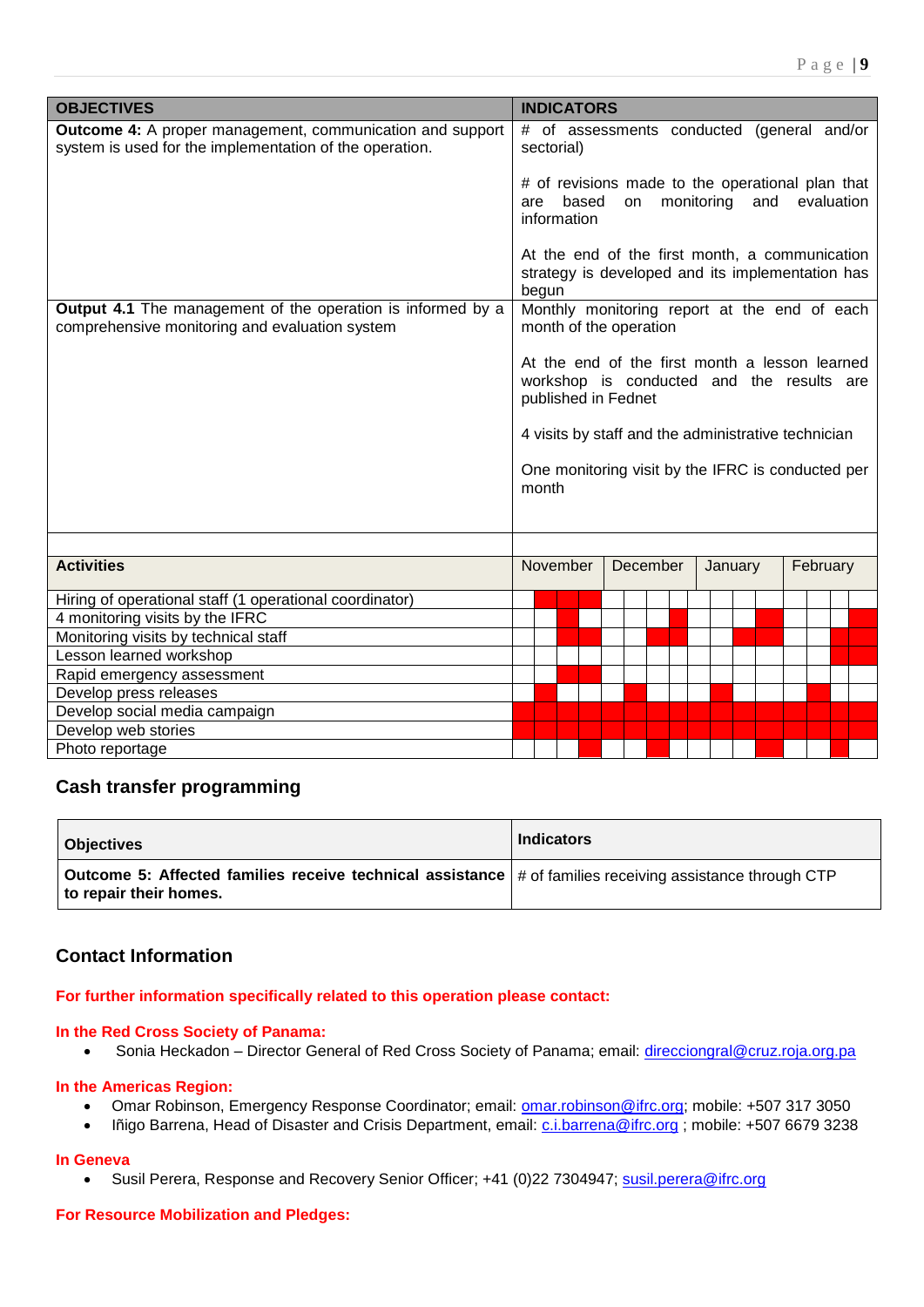Alejandra Van Hensbergen, Relationship Management Senior Officer; Phone: +(507) 317-3050; Email: [alejandra.vanhensbergen@ifrc.org](mailto:alejandra.vanhensbergen@ifrc.org)

#### **For In-Kind donations and Mobilization table:**

Stephany Murillo, Regional Logistics and Mobilization Senior Officer; email: [stephany.murillo@ifrc.org](mailto:stephany.murillo@ifrc.org)

#### **For Performance and Accountability (planning, monitoring, evaluation and reporting enquiries)**

Priscila Gonzalez, Planning, Monitoring and Reporting Team Coordinator; email: [priscila.gonzalez@ifrc.org](mailto:priscila.gonzalez@ifrc.org)

#### **Click here [to return to the title page](#page-0-0)**

## How we work

All IFRC assistance seeks to adhere to the Code of Conduct for the International Red Cross and Red Crescent Movement and Non-Governmental Organizations (NGOs) in Disaster Relief and the Humanitarian Charter and Minimum Standards in Disaster Response (Sphere) in delivering assistance to the most vulnerable.

The IFRC's vision is to inspire, encourage, facilitate and promote at all times all forms of humanitarian activities by National Societies, with a view to preventing and alleviating human suffering, and thereby contributing to the maintenance and promotion of human dignity and peace in the world.

www.ifrc.org Saving lives, changing minds.



The IFRC's work is guided by Strategy 2020 which puts forward three strategic aims:

- **1.** Save lives, protect livelihoods, and strengthen recovery from disaster and crises.
- **2.** Enable healthy and safe living.
- **3.** Promote social inclusion and a culture of non-violence and peace.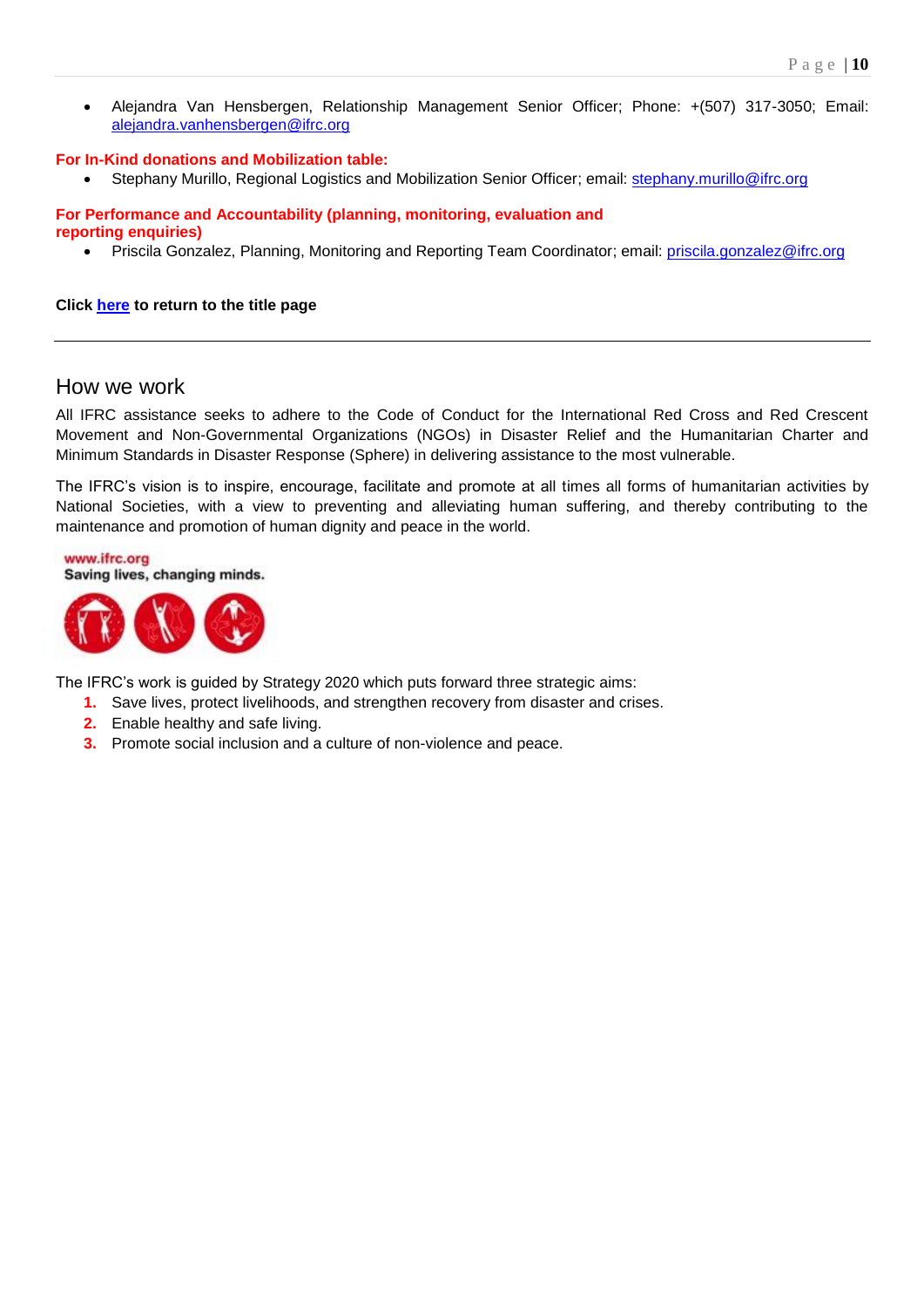# <span id="page-10-0"></span>**DREF OPERATION**

| <b>MDRPA012- Panama Hurricane Otto</b>                                       | 05/12/2016<br><b>DREF Grant</b> |
|------------------------------------------------------------------------------|---------------------------------|
| <b>Budget Group</b>                                                          | <b>Budget CHF</b>               |
| Shelter - Relief                                                             | 30,195                          |
| <b>Shelter - Transitional</b>                                                | 0                               |
| Construction - Housing                                                       | 25,247                          |
| <b>Construction - Facilities</b>                                             | 0                               |
| <b>Construction - Materials</b>                                              | 0                               |
| Clothing & Textiles<br>Food                                                  | 6,564                           |
| Seeds & Plants                                                               | 0<br>0                          |
| Water, Sanitation & Hygiene                                                  | 62,069                          |
| Medical & First Aid                                                          | 0                               |
| <b>Teaching Materials</b>                                                    | 11,007                          |
| <b>Ustensils &amp; Tools</b>                                                 | 19,692                          |
| <b>Other Supplies &amp; Services</b>                                         | 0                               |
| <b>Cash Disbursments</b>                                                     | 0                               |
| <b>Total RELIEF ITEMS, CONSTRUCTION AND SUPPLIES</b>                         | 154,774                         |
| Land & Buildings                                                             | 0                               |
| Vehicles                                                                     | 0                               |
| Computer & Telecom Equipment                                                 | 0                               |
| Office/Household Furniture & Equipment                                       | 0                               |
| <b>Medical Equipment</b>                                                     | 0                               |
| Other Machinery & Equipment<br><b>Total LAND, VEHICLES AND EQUIPMENT</b>     | 0<br>0                          |
|                                                                              |                                 |
| Storage, Warehousing                                                         | 0                               |
| Distribution & Monitoring                                                    | 0                               |
| Transport & Vehicle Costs                                                    | 13,280                          |
| <b>Logistics Services</b>                                                    | 12,939                          |
| <b>Total LOGISTICS, TRANSPORT AND STORAGE</b>                                | 26,219                          |
| <b>International Staff</b>                                                   | 10,906                          |
| <b>National Staff</b>                                                        | 0                               |
| National Society Staff                                                       | 9,695                           |
| Volunteers                                                                   | 12,934                          |
| <b>Other Staff Benefits</b>                                                  | 3,535                           |
| <b>Total PERSONNEL</b>                                                       | 37,070                          |
| Consultants                                                                  | 0                               |
| <b>Professional Fees</b>                                                     | 0                               |
| <b>Total CONSULTANTS &amp; PROFESSIONAL FEES</b>                             | 0                               |
|                                                                              |                                 |
| Workshops & Training<br><b>Total WORKSHOP &amp; TRAINING</b>                 | 5,049<br>5,049                  |
|                                                                              |                                 |
| Travel                                                                       | 3,030                           |
| Information & Public Relations                                               | 6,766                           |
| <b>Office Costs</b>                                                          | 2,121                           |
| Communications                                                               | 2,363                           |
| <b>Financial Charges</b>                                                     | 1,269                           |
| <b>Other General Expenses</b>                                                | 0                               |
| <b>Shared Office and Services Costs</b><br><b>Total GENERAL EXPENDITURES</b> | 0<br>15,549                     |
|                                                                              |                                 |
| <b>Partner National Societies</b>                                            | 0                               |
| Other Partners (NGOs, UN, other)                                             | 0                               |
| <b>Total TRANSFER TO PARTNERS</b>                                            |                                 |
|                                                                              |                                 |
| Programme and Services Support Recovery<br><b>Total INDIRECT COSTS</b>       | 15,513                          |
|                                                                              | 15,513                          |
| <b>TOTAL BUDGET</b>                                                          | 254,173                         |